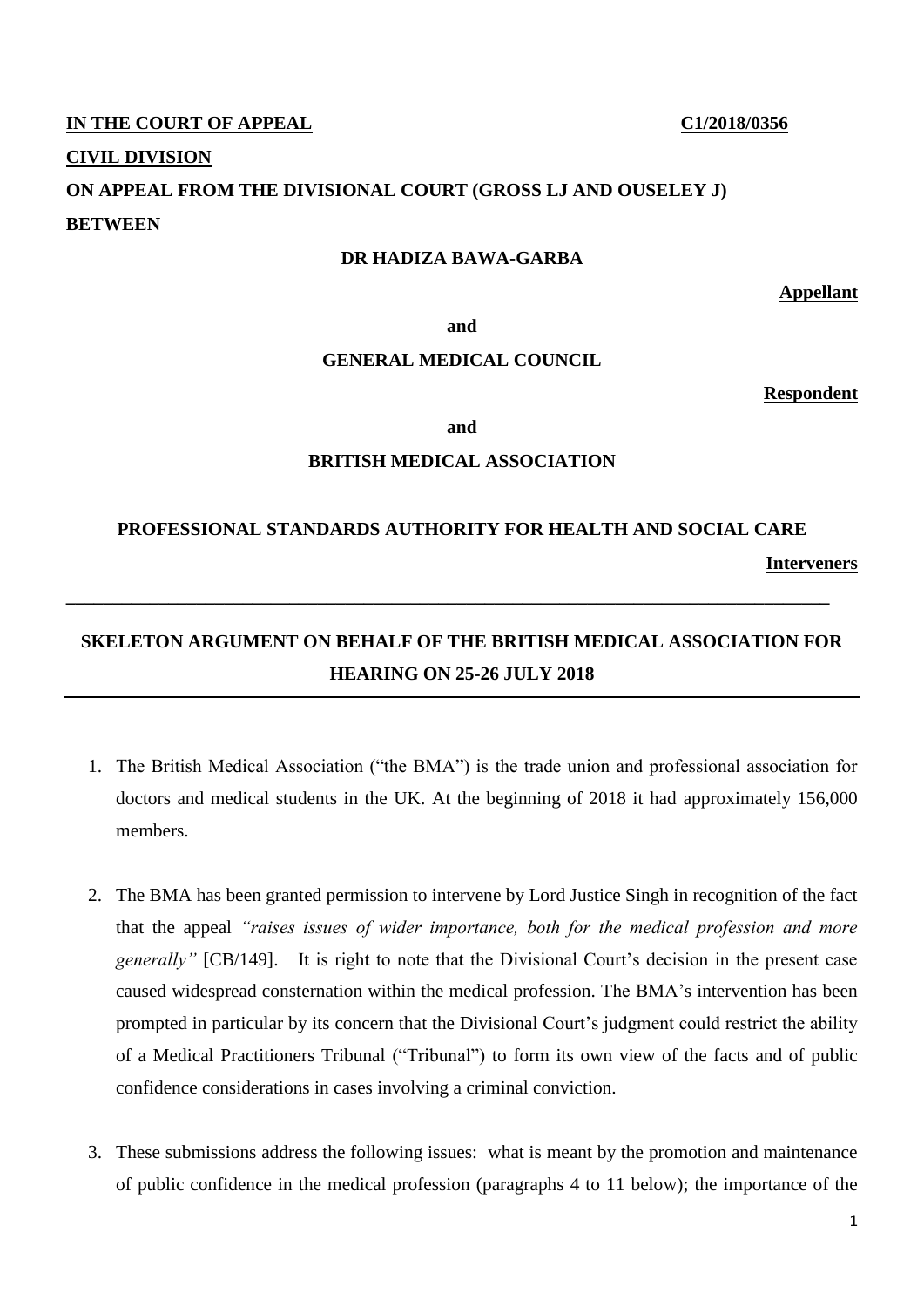Court respecting the role and judgment of the Tribunal (paragraphs 12-14 below); the respective roles and remit of the jury and the Tribunal (paragraphs 15-21 below). The BMA does not intend to make submissions on the specific facts of Dr Bawa-Garba's case, save by way of illustration of its broader arguments.

### **Public confidence in the medical profession**

- 4. As the Court will be aware, there are three limbs to the statutory over-arching objective of public protection in section 1(1A) of the Medical Act 1983: to protect, promote and maintain the health, safety and well-being of the public; to promote and maintain public confidence in the medical profession; and to promote and maintain proper professional standards and conduct for members of that profession (see section 1(1B)). The Tribunal in the present case concluded that suspending Dr Bawa-Garba's registration was a sanction which *would* be sufficient to promote and maintain public confidence in the medical profession [CB/85, para. 30] and that public confidence in the profession *would not* be undermined by a lesser sanction than erasure [CB/85, para. 32]. The Divisional Court formed an opposing view, concluding that *"the Tribunal … was simply wrong to conclude that, in all the circumstances, public confidence in the profession and in its professional standards could be maintained by any sanction short of the erasure indicated by the Sanction Guidance"* [CB/70, para 53].
- 5. The BMA is seriously concerned about the use of the public confidence criterion in fitness to practise cases that involve clinical error, especially where there is evidence of remediation. The BMA's response to the recent rapid policy review of gross negligence manslaughter<sup>1</sup> explained that it had *"previously expressed concern that the public confidence criterion could lead to 'trial by media' and called for guidance that properly relates 'public confidence' to the GMC's overarching objective of public protection. One particular problem with the criterion is the subjectivity of public confidence considerations, which can lead to the same act being treated differently in different cases depending on the extent to which the patient is harmed. We would like to see research into the question of what members of the public would really expect in cases involving clinical error."*

<sup>&</sup>lt;sup>1</sup> The Secretary of State for Health and Social Care commissioned a review into gross negligence manslaughter in healthcare settings in the wake of the Divisional Court's judgment. The review, led by Professor Sir Norman Williams, published its report in June 2018 (*"Gross negligence manslaughter in healthcare – The report of a rapid policy review"*).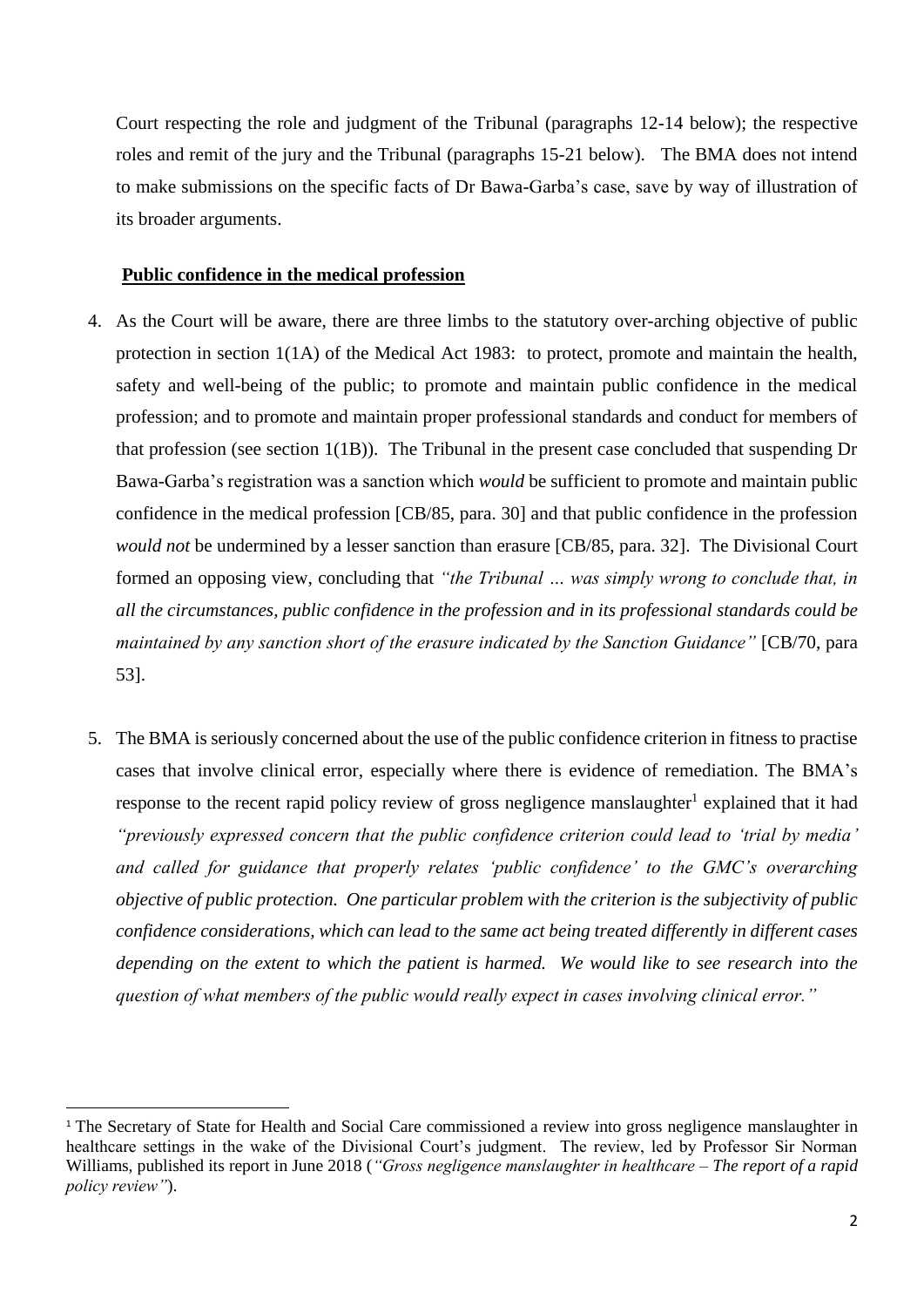- 6. The BMA submits that the contrasting views reached by the Tribunal and by the Divisional Court as to what sanction was necessary, in the present case, to promote and maintain public confidence in the medical profession illustrate its concern about *"the subjectivity of public confidence considerations"* 2 .
- 7. The BMA notes that research has been undertaken, by the Professional Standards Authority ("the PSA"), into the public perception of dishonest behaviour: see *Dishonest Behaviour by health and care professionals: Exploring the views of the general public and professionals*. This report helpfully illustrates the ability of members of the public to take a nuanced view in relation to cases involving dishonesty: see p. 5 [AB Tab 26]:
	- *"There was a minority who saw issues in black and white and who judged any incidence of dishonesty as grounds for immediate expulsion from the profession. The great majority of both public and professionals took a more nuanced view with judgments more finely balanced around aggravating and mitigating factors.*
	- *There was a consensus that premeditated, systematic or longstanding abuse of professional trust or dishonesty in the context of financial gain or sexual exploitation should be grounds for – rapid – deregistration.*
	- *The majority however, with the exception of the most egregious cases, took a pragmatic and tolerant view on the appropriate disposals for dishonesty in FtP cases. The tendency was towards an emphasis on behaviour change and learning and rehabilitative and constructive outcomes, which allowed registrants to continue in the profession. This was particularly the case where individuals showed insight and remorse and seemed willing and capable of changing their behaviour".*

The report further noted *"the desire expressed by both public and professionals for a greater focus on rehabilitation, learning and behaviour change"* and *"a potential use for a set of principles underpinning risks to public confidence"* [p. 8].

8. The BMA would welcome similar research into the question of what members of the public would really expect in cases involving clinical error<sup>3</sup> so as to inform the judgments which have to be made

<sup>2</sup> The BMA notes also that the Professional Standards Authority chose not to join the GMC's appeal *"because we did not find the MPT decision to be insufficient to protect the public despite our having the same statutory threshold as the GMC"* (PSA's Response to Professor Sir Norman Williams' review, at para. 1.5).

 $3$  The BMA acknowledges that there may be some types of case –e.g. sexual misconduct involving a breach of a fundamental rule of the professional relationship between the doctor and the patient - where the requirements of public confidence may be more readily identifiable: see, e.g., *Yeong v General Medical Council* [2010] 1 WLR 548 at paras. 48 and 50, where the court observed that the public's confidence in engaging with medical practitioners may be undermined if there is a sense that such misconduct may be engaged in with impunity and noted that where the misconduct consists of violating a fundamental rule of the professional relationship between medical practitioner and patient *"thereby undermining public confidence in the medical profession"*, *"the efforts made by the medical*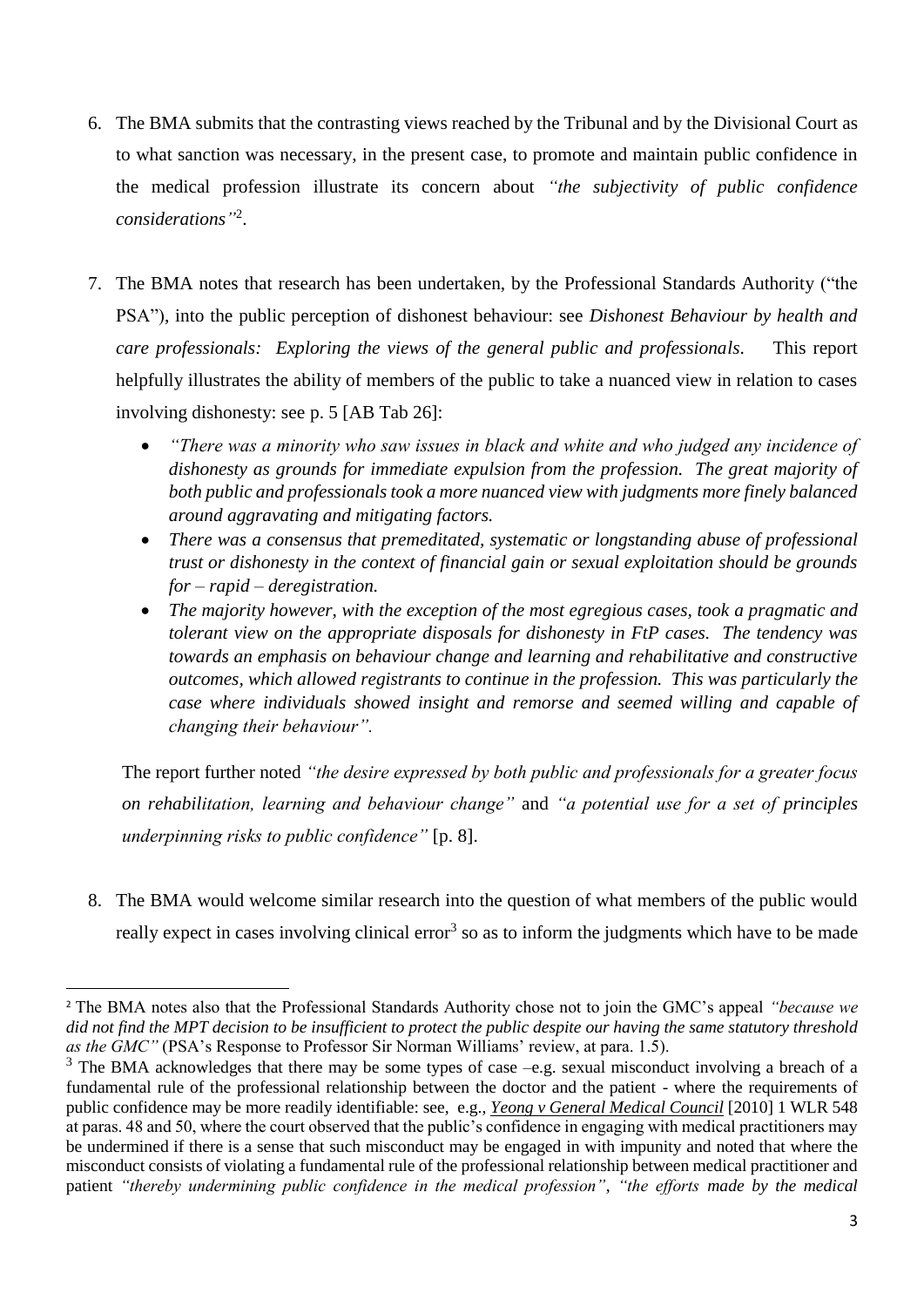by the Tribunal and so as to reduce the risk of inconsistent, subjective and/or unfair judgments being made (whether by the Tribunal or by the Court). Indeed, the BMA submits that, as the GMC increasingly relies upon the need to maintain public confidence in the medical profession to argue for the erasure of a doctor, such research or further work ought to be undertaken (whether by the PSA, or the GMC, or both) as a matter of priority.

9. The BMA's concerns are shared by others, as is clear from the report of the rapid policy review by Professor Sir Norman Williams:

*"12.5 The panel heard particular concerns about the regulators' roles in taking fitness to practise action on the grounds of securing public confidence in the healthcare professions. It heard there was little understanding about the type of behaviours and failings that might lead to the public losing confidence in the profession and which therefore constitute grounds for regulatory action. This needs to be better understood in order for the professional regulators to give proper consideration to their duty to protect the public."*

The PSA itself told the review that *"There is little understanding about what sorts of behaviours and failings constitute a genuine threat to public confidence, which is relevant in GNM cases where the registrant is found not to pose a risk to the public"* and identified a need for research which could inform the development of guideline cases<sup>4</sup>.

10. The BMA notes further the observation of the Privy Council in *Royal College of Veterinary Surgeons v Samuel* [2014] UKPC at para. 31, where, in response to a submission about the *"instinctive response of ordinary members of the public on being told that [the appellant] had been convicted of offences of theft, assault and using threatening words or behaviour"*, Lord Toulson stated that:

*"Criminologists who have conducted research into public attitudes to crime have often shown that the views expressed by the public in answer to very broad questions about different types of offending and the appropriate sentences may be very different from the views of the same people when given detailed factual information about particular offences and offenders".* 

In other words, generalised assumptions about the response of members of the public to a conviction may be misplaced and inaccurate.

11. In the absence of such research, the BMA makes the following submissions:

*practitioner in question to address his behaviour for the future may carry very much less weight than in a case where the misconduct consists of clinical errors or incompetence."*

<sup>4</sup> PSA's Response to Professor Sir Norman Williams' review at paras. 2.2, 3.10 and 3.11.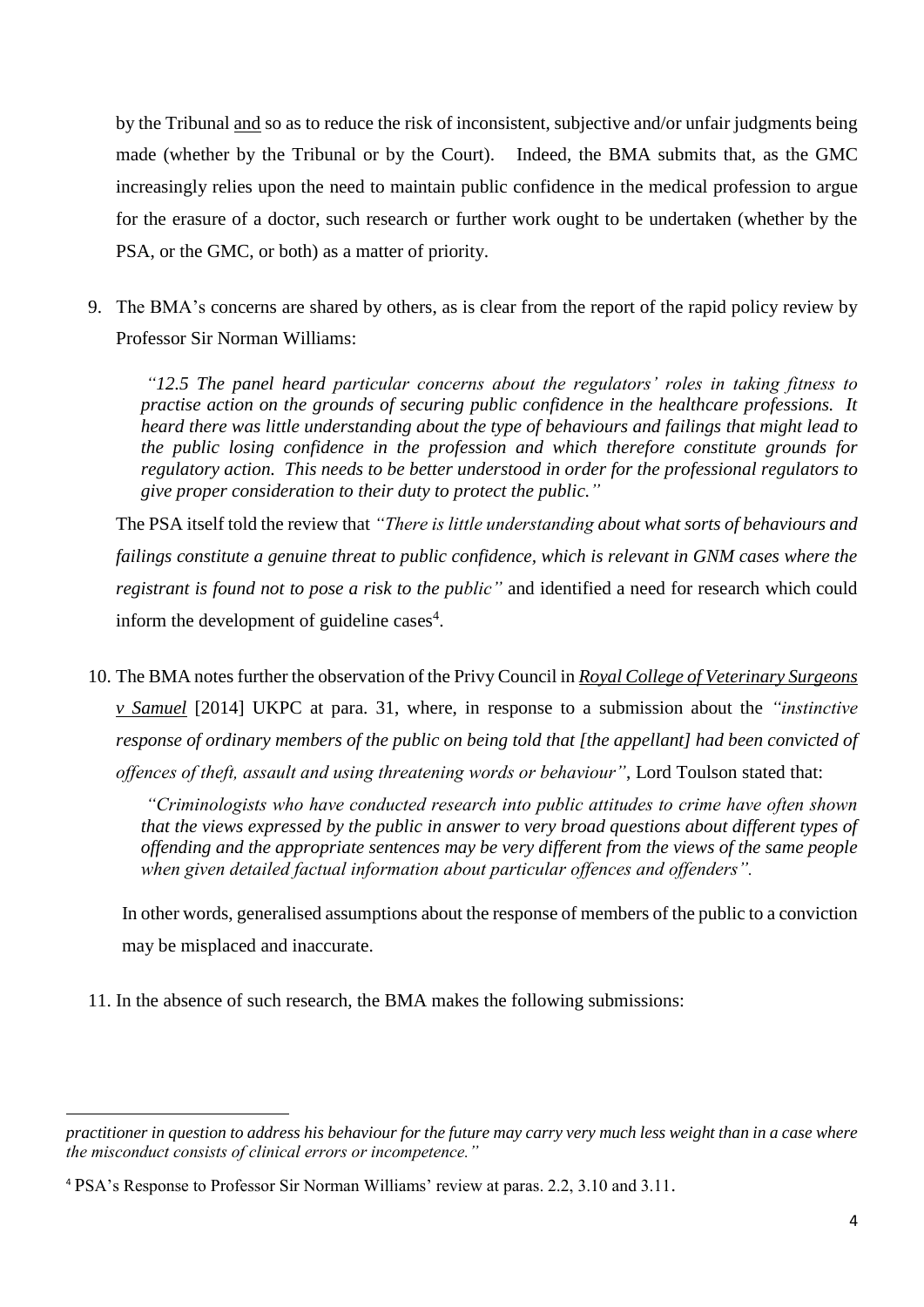- a. The BMA accepts that the question of what sanction is sufficient to promote and maintain public confidence in the medical profession is a question of judgment. Nonetheless, it is a judgment which can and ought to be reached on an informed basis and by reference to all available evidence.
- b. There is no reason why a practitioner may not adduce evidence, which has already been considered by a jury, pursuant to rule 17(2)(m) of the General Medical Council (Fitness to Practise) Rules 2004, relevant to the question of maintaining public confidence in the profession. The question of what weight is to be given to evidence adduced under rule 17(2)(m) is pre-eminently a matter for the Tribunal on the facts of the individual case.
- c. Given the absence of any such research, the somewhat nebulous nature of the public confidence criterion, and the risks of subjectivity, extra care and caution should be exercised by the Court before it overturns a decision of the Tribunal as to what public confidence requires.
- d. The BMA submits that the correct approach should mirror that explained by Holgate J in *R (Wallace) v Secretary of State for Education* [2017] EWHC 109 (Admin), at para. 96(v): *"Public concern about the misconduct in this case and maintaining public confidence in the teaching profession should be assessed by reference to the established standard of the 'ordinary intelligent citizen'. Such a citizen should be assumed to be reasonably wellinformed about the issues raised by the case. 'Public confidence in the profession' should not be assessed by taking into account the perceptions of someone who is ill-informed or uninformed"* [AB, Tab 20].
- e. The BMA notes that Sanctions Guidance provides relatively little guidance on this specific issue<sup>5</sup>.
- f. It would be wrong for Tribunals or Courts to make the assumption (whether directly, by applying a presumption, or indirectly) that, in a GNM case, maintaining public confidence requires the imposition of an order for erasure.
- g. In assessing what sanction may be sufficient to maintain and promote public confidence, the Tribunal must be able to take into account a wide range of matters, including mitigating factors such as insight and remediation. It can readily be understood that public confidence in the profession may be undermined by allowing doctors to continue to practise who continue to pose a significant risk to patients, have shown no insight and have made no

 $<sup>5</sup>$  Paragraph 17, for example, merely states, under this heading, that doctors must make sure that their conduct justifies</sup> their patients' trust in them and the public's trust in the profession, and that the reputation of the profession as a whole is more important than the interests of any individual doctor.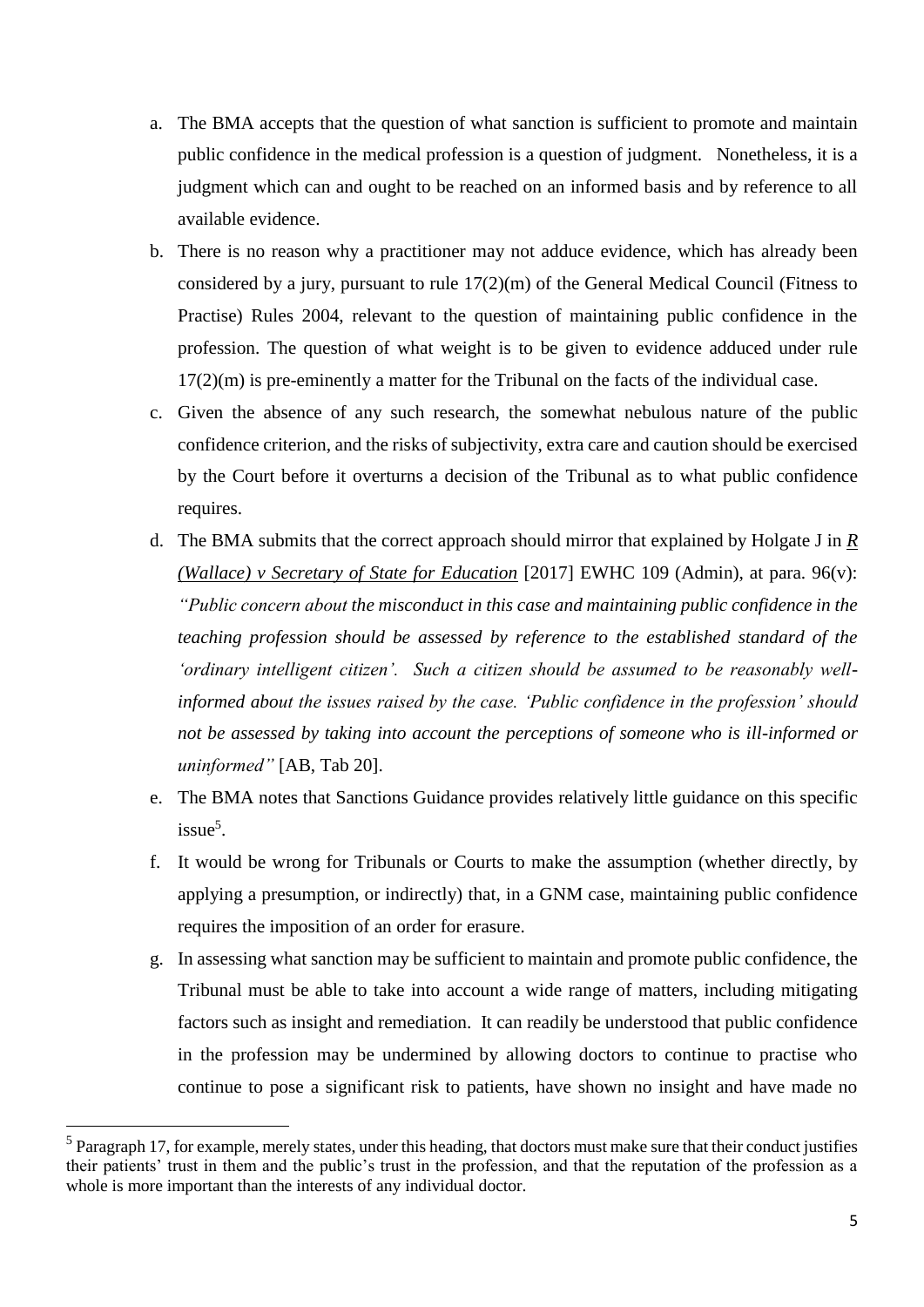efforts at remediation; conversely, however, it must be relevant to any assessment of what is required in order to maintain public confidence in the profession (or at least capable of being relevant, depending on the facts of the individual case), that a doctor poses no continuing risk, has made substantial efforts at remediation and has good insight.

- h. Reliance upon the public confidence limb of the overarching objective may, if it results in outcomes that are too severe, have counter-productive consequences which are contrary to the public interest – such as encouraging defensive practice, discouraging remediation, candour and openness as the best means of protecting and promoting patient safety, and deterring new entrants to the profession.
- i. The public confidence criterion permits the Tribunal to take into account the public interest in an otherwise good and competent doctor being permitted to continue to practise. See:
	- i. *Bijl v General Medical Council* [2001] UKPC 42 Privy Council at para 13 [AB, Tab 7]: *"The committee was rightly concerned with public confidence in the profession and its procedures for dealing with doctors who lapse from professional standards. But this should not be carried to the extent of feeling it necessary to sacrifice the career of an otherwise competent and useful doctor who presents no danger to the public in order to satisfy a demand for blame and punishment."*
	- ii. *Giele v General Medical Council* [2006] 1 WLR 942 at para. 29 [AB, Tab 12]: *"that confidence will surely be maintained by imposing such sanctions as is in all the circumstances appropriate. Thus in considering the maintenance of confidence, the existence of a public interest in not ending the career of a competent doctor will play a part."*
	- iii. *R* (Wallace) *v* Secretary of State for Education [2017] EWHC 169 (Admin) at para. 84 [AB, Tab 17]: *"the public interest in retaining a person who is able to make a valuable contribution to a profession, can be a factor carrying substantial weight against prohibiting him or her from working in that profession"*.

These authorities remain, in the BMA's submission, good law. The BMA agrees with the Appellant that the Divisional Court was wrong to conclude otherwise in relation to *Bijl*  (Appellant's skeleton paragraph 24). It submits that *Bijl* usefully reinforces the point that "public confidence" is not a factor that automatically outweighs other relevant factors including the doctor's current competence and the current level of risk, if any, to patients.

### **Respect for the role and remit of the Tribunal**

12. The BMA submits that the Divisional Court's judgment risks undermining the unique role and remit of the Tribunal to determine questions of sanction. Panel members have training and expertise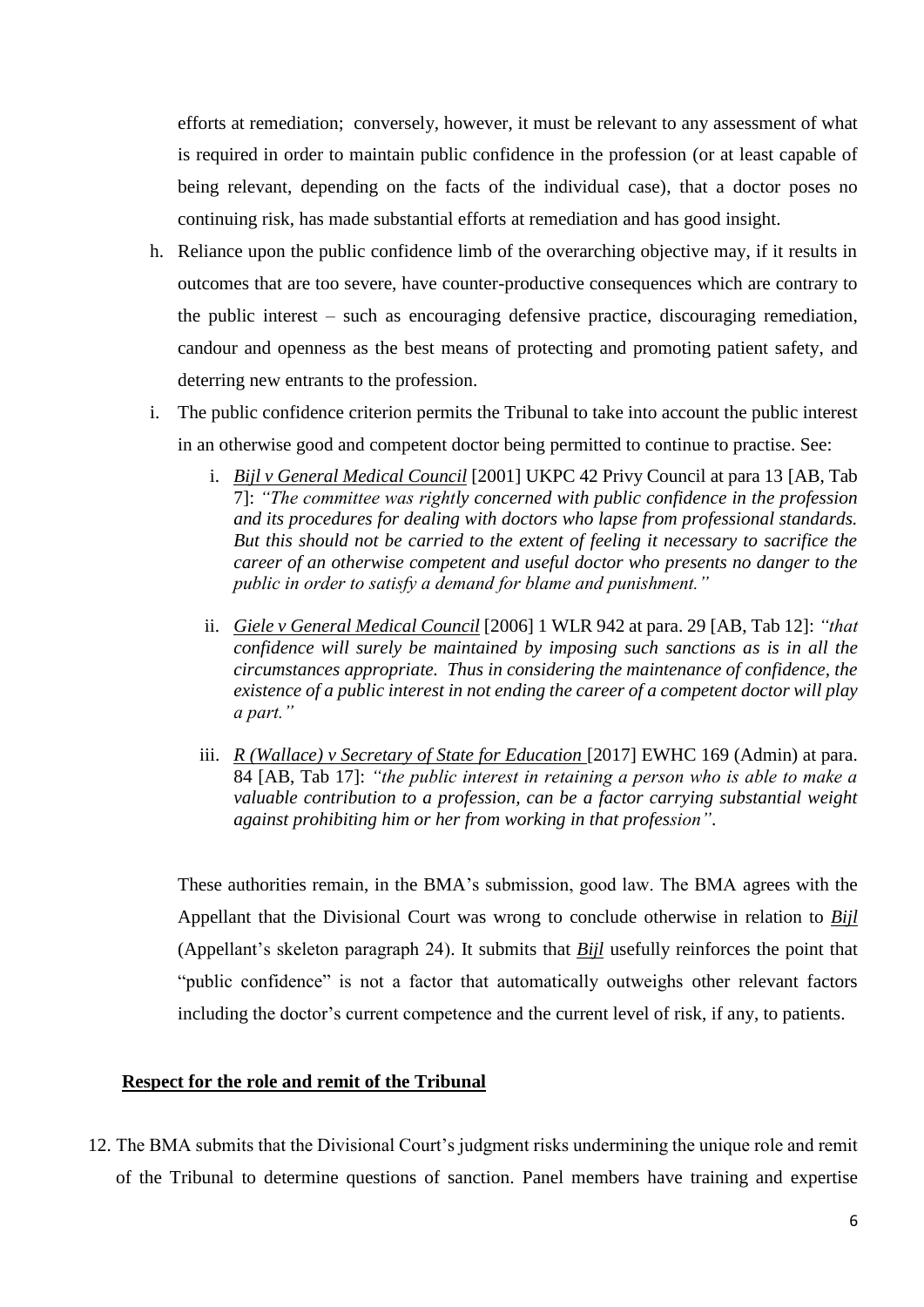appropriate to their role; the Tribunal comprises Panel members who are lay persons and doctors advised by a legally qualified legal assessor; the Tribunal has the facility to consider a much broader range of evidence than the Court and to take full account of all the circumstances relating to impairment and fitness to practise. Panel members will typically have experience of significantly more fitness to practise cases than a Judge will. Unlike a Court, the Tribunal is not limited to a reaching a single determination, as a Tribunal can order a review hearing to consider at a later stage whether a doctor's fitness to practice remains impaired and what further action needs to be taken.

- 13. The importance of respecting the judgments reached by the Tribunal, and of avoiding excessive interference by the Court (particularly on the basis of a differing view as to what is required in order to maintain public confidence), has been reiterated in case after case. In view of the approach taken by the Divisional Court the BMA sets out below the key principles and authorities. See:
	- a. *Bolton v Law Society* [1994] 1 WLR 512 at p516, p518 and p520 [AB, Tab 4]:

*"it would require a very strong case to interfere with sentence in such a case, because the disciplinary committee are the best possible people for weighing the seriousness of the professional misconduct"*

*"The decision whether to strike off or suspend will often involve a fine and difficult exercise of judgment, to be made by the tribunal as an informed and expert body on all the facts of the case"*

*"so far as the difference between striking off and suspension are concerned, I find it difficult to think that the Divisional Court could have expected to bring more insight to bear on that question than a tribunal with a majority of practising solicitors among its members".* 6

b. *Marinovich v General Medical Council* [2002] UKPC 36 para 28 [AB, Tab 9]:

*"… it has been said many times that the Professional Conduct Committee is the body which is best equipped to determine questions as to the sanction that should be imposed in the public interest for serious professional misconduct. This is because the assessment of the seriousness of the misconduct is essentially a matter for the Committee in the light of its experience. It is the body which is best qualified to judge what measures are required to maintain the standards and reputation of the profession."*

c. *Council for the Regulation of Healthcare Professionals v General Medical Council and Southall* [2005] EWHC 579 (Admin) para 11 [AB, Tab 11]:

*"where there is misconduct constituted by a failure to reach proper standards in treating patients, the expertise of the tribunal in deciding what is needed in the interest of the public* 

<sup>6</sup> And see further at p. 520: *"In my judgment, the Divisional Court was doing, no doubt unwittingly, exactly what authority says the court should not do, namely substitute its own view on penalty for that of the professional tribunal."*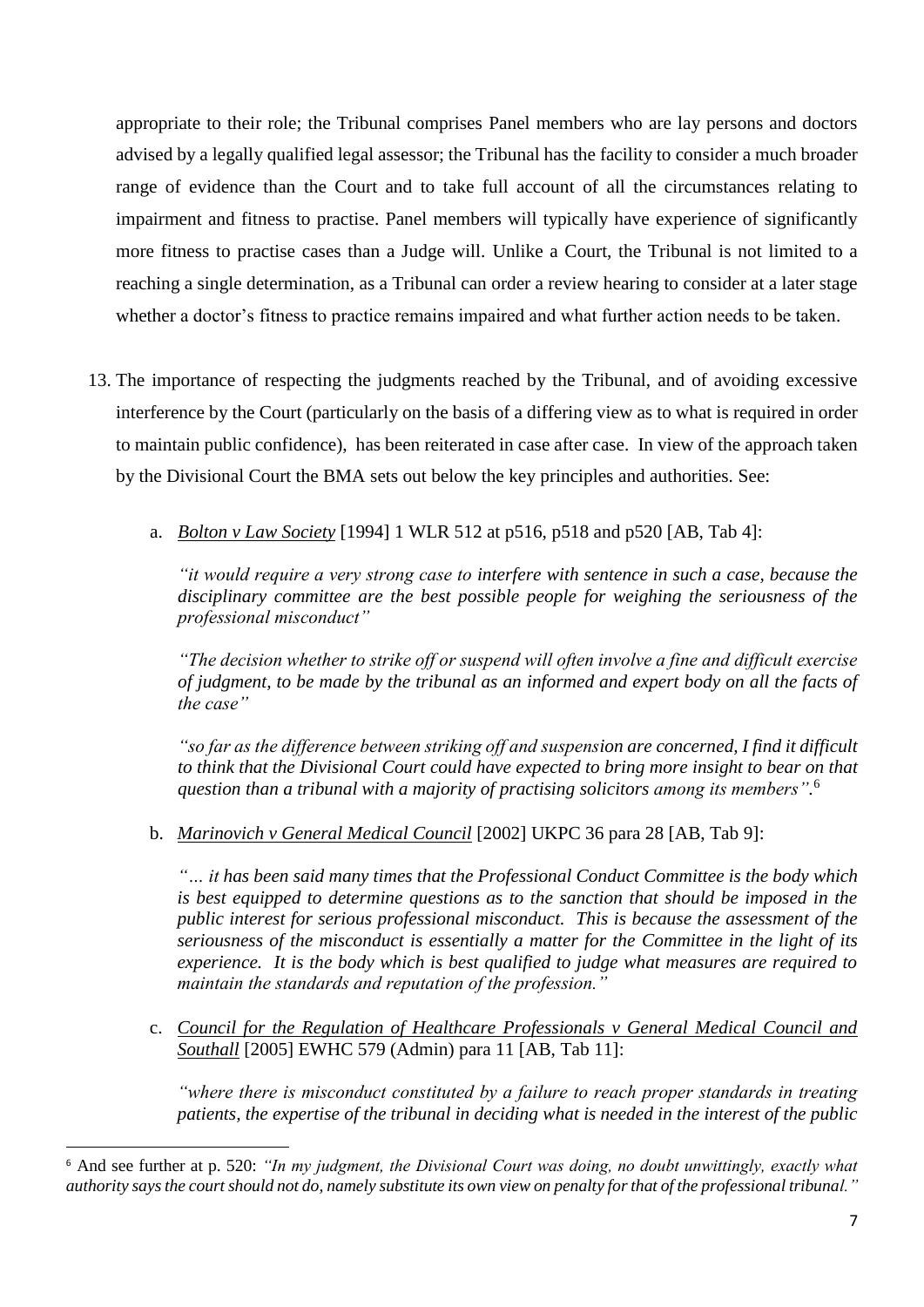*is likely to carry greater weight"* (and note the contrast drawn with dishonesty or sexual misconduct, where *"the court is likely to feel that it can assess what is needed to protect the public or to maintain the reputation of the profession more easily for itself and thus attach less weight to the expertise of the tribunal.")*

d. *Fatnani and Raschid v General Medical Council* [2007] 1 WLR 1460 at para. 19 [AB, Tab 14]: it is because:

*"a principal purpose of the panel's jurisdiction in relation to sanctions is the preservation and maintenance of public confidence in the profession rather than the administration of retributive justice"* that *"particular force is given to the need to accord special respect to the judgment of the professional decision-making body in the shape of the panel"*.

e. *General Medical Council v Jagjivan* [2017] EWHC 1247 (Admin), [2017] 1 WLR 4438

[AB, Tab 19], where the Court confirmed that the well-settled principles in relation to section 40 appeals can be applied to section 40A appeals. See in particular para. 40 (iv):

*"In regulatory proceedings the appellate court will not have the professional expertise of the Tribunal of fact. As a consequence, the appellate court will approach Tribunal determinations about whether conduct is serious misconduct or impairs a person's fitness to practise, and what is necessary to maintain public confidence in the professions and sanctions, with diffidence."*

- 14. These are weighty principles. For the purposes of the present appeal, the BMA emphasises that:
	- a. It is important to bear in mind that these principles apply with equal force to appeals under section 40 and to appeals under section 40A of the Medical Act.
	- b. The Court should be particularly slow to interfere with the decision of the Tribunal on the basis of a differing view as to the weight to be attached to a matter (cf. Divisional Court's judgment, para. 53, CB/70), or by reading into the Tribunal's decision views that the Tribunal has not expressed (cf. Divisional Court's judgment, para. 41 CB/68).
	- c. It is of paramount importance that the Court does not merely pay lip service to this line of authority, but actually applies it.

## **The distinct roles of the jury and the Tribunal and the significance of Rule 34**

15. Rule 34(3) of the General Medical Council (Fitness to Practise) Rules 2004 provides that *"production of a certificate purporting to be under the hand of a competence officer of a Court in the United Kingdom or overseas that a person has been convicted of a criminal offence or, in Scotland, an extract conviction, shall be conclusive evidence of the offence committed"*. The effect of Rule 34 (3) (in a case such as the present) is that that Tribunal must proceed on the basis that the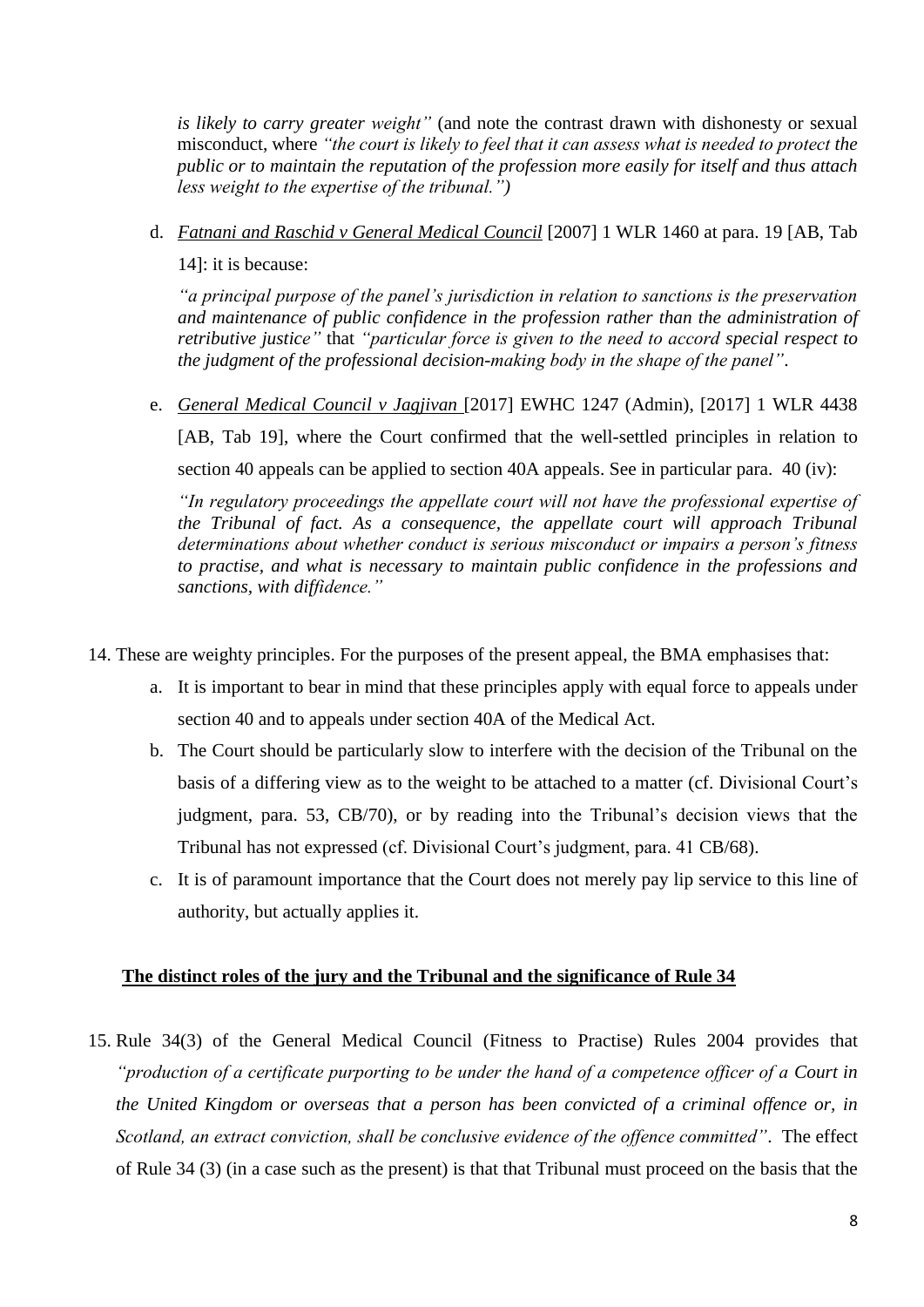doctor was guilty of gross negligence manslaughter – in other words *"fell below the standard of a reasonably competent doctor … in a way which was gross or severe"* or was *"far below"* the standard expected of a reasonable doctor [Nicol J's summing up, SB/186]. However, *"even in cases of medical gross negligence manslaughter, where the consequence of the harm in every case is identical, that is, the death of a patient, the level of culpability of the defendant will vary considerably."*: *Garg v R* [2013] 2 Cr App R (S) 30 [AB, Tab 15].

- 16. It is important not to confuse the distinct roles of the jury and the Tribunal. The jury is considering solely the binary question of whether the particular conduct constituted gross negligence manslaughter. Its concern is with a particular point in time and it is not addressing factors such as insight, risk or remediation. The Tribunal, by contrast, is concerned with reaching a judgment as to whether the doctor is fit to practise as a doctor at the time of the Tribunal's decision. It will be the function of the Tribunal, in a conviction case, to determine whether the doctor's fitness to practise is impaired and, if so, what sanction should be imposed. These are predominantly forward looking exercises, involving assessment of *"the current position looking forward not back"* (*Yeong v GMC* at para. 19).
- 17. Whether in conviction cases or some other case in which public confidence is invoked, the Tribunal must be permitted to (indeed, it would err if it did not) have regard to all relevant circumstances. These will often include precisely the kinds of matters identified by the Tribunal in the present case as mitigating and aggravating factors such as: the doctor's character, prior record, the absence of any evidence of other concerns, the passage of time since the offence, the fact that the behaviour in question was not deliberate or reckless and evidence of remediation.
- 18. The Tribunal is entitled to consider the circumstances and context in which the offence was committed. Doing so does not mean that the Tribunal is breaching Rule 34 or proceeding otherwise than on the basis that the offence was committed. The environments, factual context and circumstances in which clinical failures amounting to gross negligence occurred may be relevant to the doctor's fitness to practise looking forward, to questions of proportionality and public confidence and to the Tribunal's decision as to what sanction should be imposed.
- 19. It involves no breach of Rule 34, or lack of respect for the jury's verdict, to consider the same mitigating (or other) evidence (including evidence of systemic pressures or remediation) that was before the jury, because the purpose of such consideration is not to conclude that the doctor's conduct